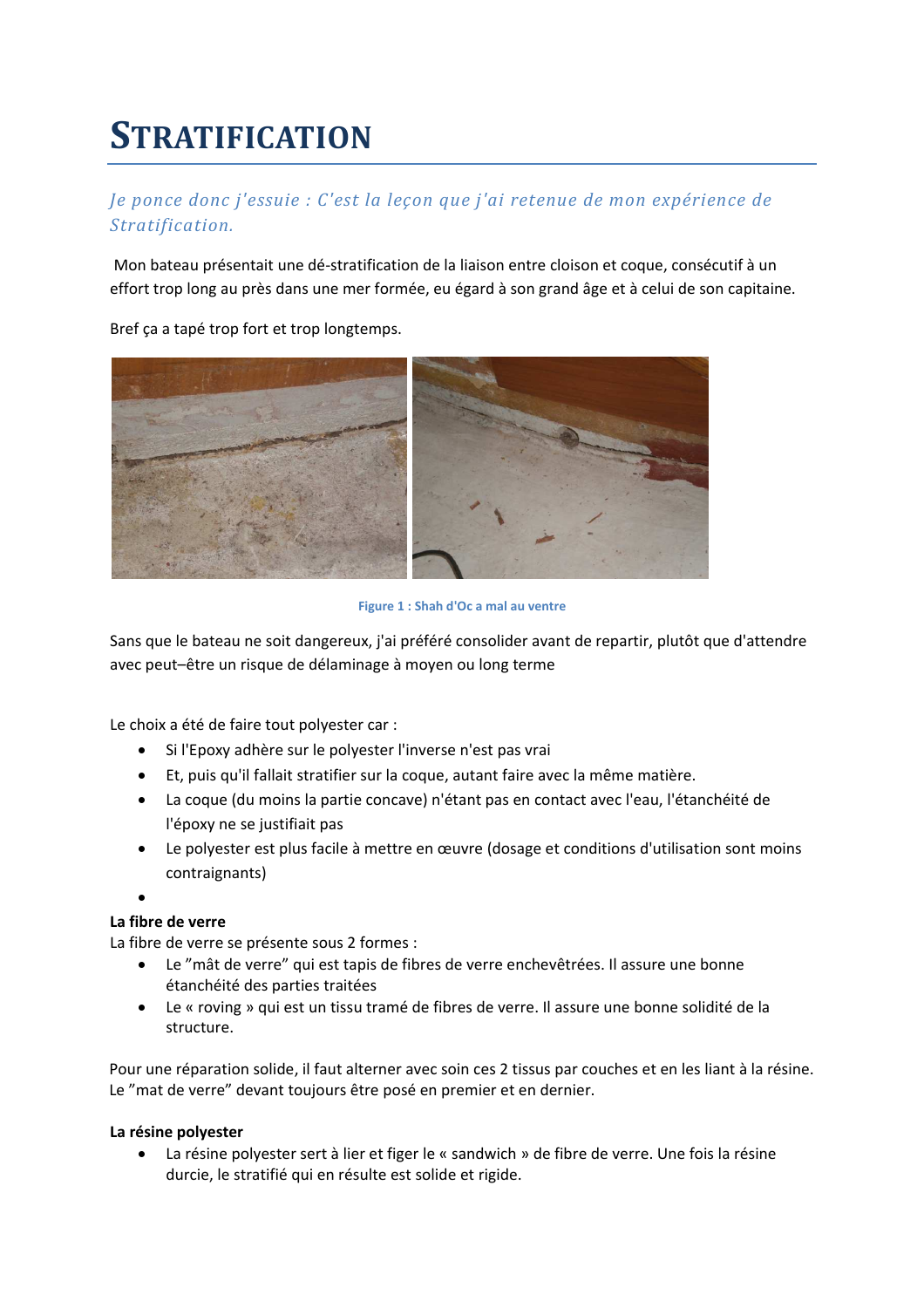La résine durcie à l'air, il faut néanmoins y ajouter un catalyseur dans les bonnes proportions (voir sur étiquette du produit) pour provoquer sa polymérisation et ainsi garantir la résistance de la structure finale. La résistance maximale s'obtiendra par un ébullage parfait de la résine, pour chasser l'air entre les couches de tissu et diminuer ainsi l'épaisseur du raccord.

#### **SECURITE**

Aérer le bateau ; la poussière et les solvants ne sont pas sains à respirer (ni à manger d'ailleurs) voir même toxique. Les fiches de sécurité sont sur les emballages en cas d'ingestion ou de contact avec les yeux

Donc masque à poussières à cartouche, combinaison de travail complète étanchéifiée par des petits élastiques, (ne prenez pas les combinaisons pour la peinture en non tissé, car travaillant le plus souvent accroupi, les efforts vont les déchirer

Ces précautions sont autant pour le confort que pour la santé, la fibre de verre ayant la mauvaise particularité de se piquer partout.

Sur la peau les démangeaisons sont insupportables, en plus on en traine partout, et, ni la douche ni la lessive ne suffisent à l'éliminer ; quant aux fibres piquées dans les alvéoles pulmonaires..........!!!

# **Procédure**

Il s'agit de réaliser un joint congé (pour faire simple un soudure en arrondi)

- Renforcer la liaison à la Choucroute
- Une première couche de mat de verre  $(300g/m^2)$
- Une couche de tissu de roving  $(300g/m<sup>2</sup>)$
- Une couche de mat  $(300g/m^2)$
- Une couche de peinture polyuréthane

## Préparation

Première opération : arracher tout ce qui n'adhérait plus, les vieilles couches de tissus ont été arrachées au cutter ou au ciseau à bois (aboie en l'occurrence car il faut la réaffuter maintenant)





**Figure 2 Arrachage** 

A près avoir tout enlevé je m'aperçois que la cloison ne reposait pas sur la coque.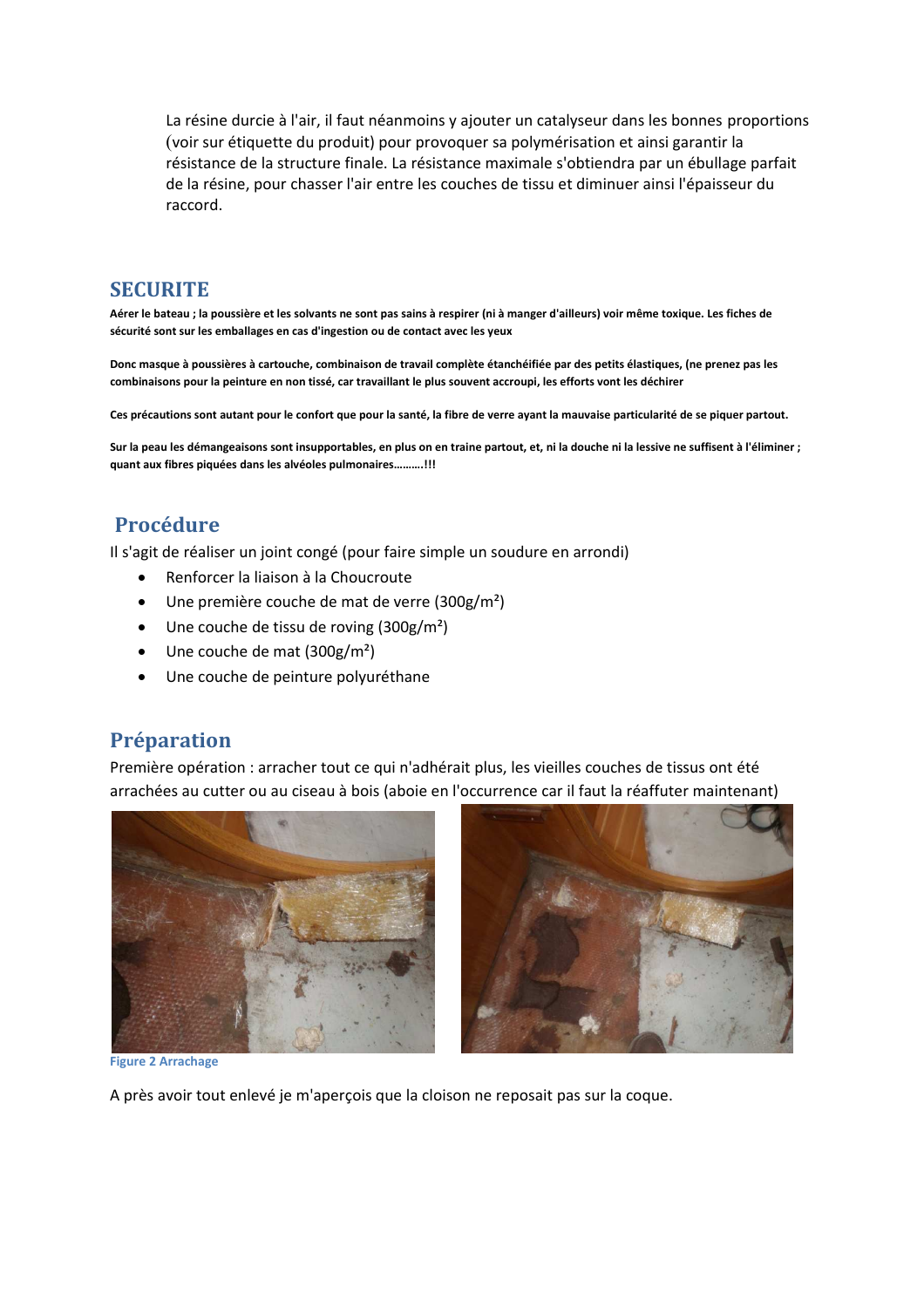



Figure 3 : La cloison ne repose pas sur la coque !!

Mon bateau étant aux Sables je suis allé chez Feeling pour savoir si ce "jour" pouvait être comblé : Réponse affirmative

## Ponçage

Je pense que tout le monde à une idée de ce que signifie le ponçage.

Tous les outils cités, ont été utilisés car le fond d'un bateau n'est pas spécialement plat et uniforme et il faut aller dans tous les recoins..

L'objectif est de mettre à nu les matériaux qui constitueront la base d'accrochage.

- Bois pour les cloisons (adieu mon beau vernis, je t'aimais bien tu sais)  $\bullet$
- Tissu de verre de la coque

Penser à protéger tout l'environnement de la poussière,:

- c'est sale et on en met partout  $\bullet$
- ça pique et, on se gratte partout





Figure 4 : L'aspirateur est tout ce que j'ai trouvé pour limiter la diffusion de la poussière mais ce n'est pas suffisant, préférer une ponceuse girafe, avec le tuyau d'aspiration relié à la ponceuse.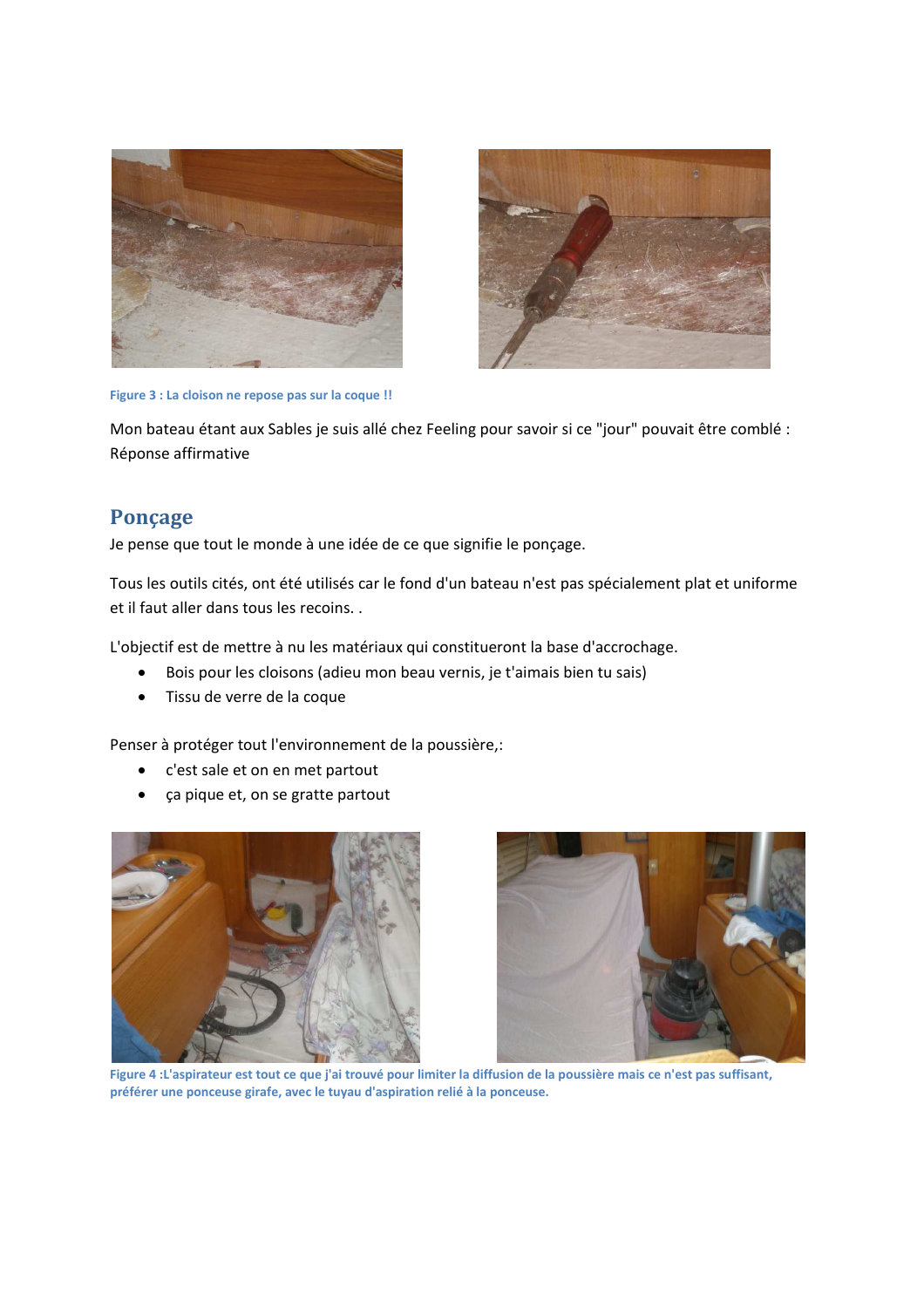

Figure 5 : Fin du ponçage, le bois et le stratifié de la coque sont à nu.

Dépoussiérer : c'est important sinon la résine va se solidifier sur un film de poussière qui n'a aucune tenue mécanique. Utiliser éponge humide, et chiffon sec et propre,

Dégraisser, à l'acétone.

Le secret est de ne travailler qu'avec de la matière propre (rincer l'éponge, changer de chiffon)

Le travail de stratification va enfin pouvoir commencer :

# Couche de primaire d'accrochage

Le polyester n'adhère pas sur le bois il faut donc mettre une couche de primaire d'accrochage. De plus cette peinture a des propriétés hydrophobes.

C'est une peinture, qui s'applique au pinceau, le bois doit en être gorgé, pour que la résine fusionne avec cette primaire, qui elle même est accrochée à la fibre du bois.

Attendre que ça sèche, compter environ 40' pour passer une deuxième couche.

Quand tout est bien sec (2 à 4h) ......poncer et oui encore, légèrement avec de l'abrasif 120 max il ne faut pas décaper.

# Pose de la choucroute.

La choucroute, en termes plus pro, c'est de la résine chargée de fibre de verre.

Mélanger dans le "bol" en polyéthylène résine et durcisseur, jusqu'à obtenir une pate homogène, relativement souple.

Le dosage est indiqué sur l'emballage.

- $\bullet$  2 à 3% de durcisseur
- Temps de mise en œuvre : 5'
- Séchage 20'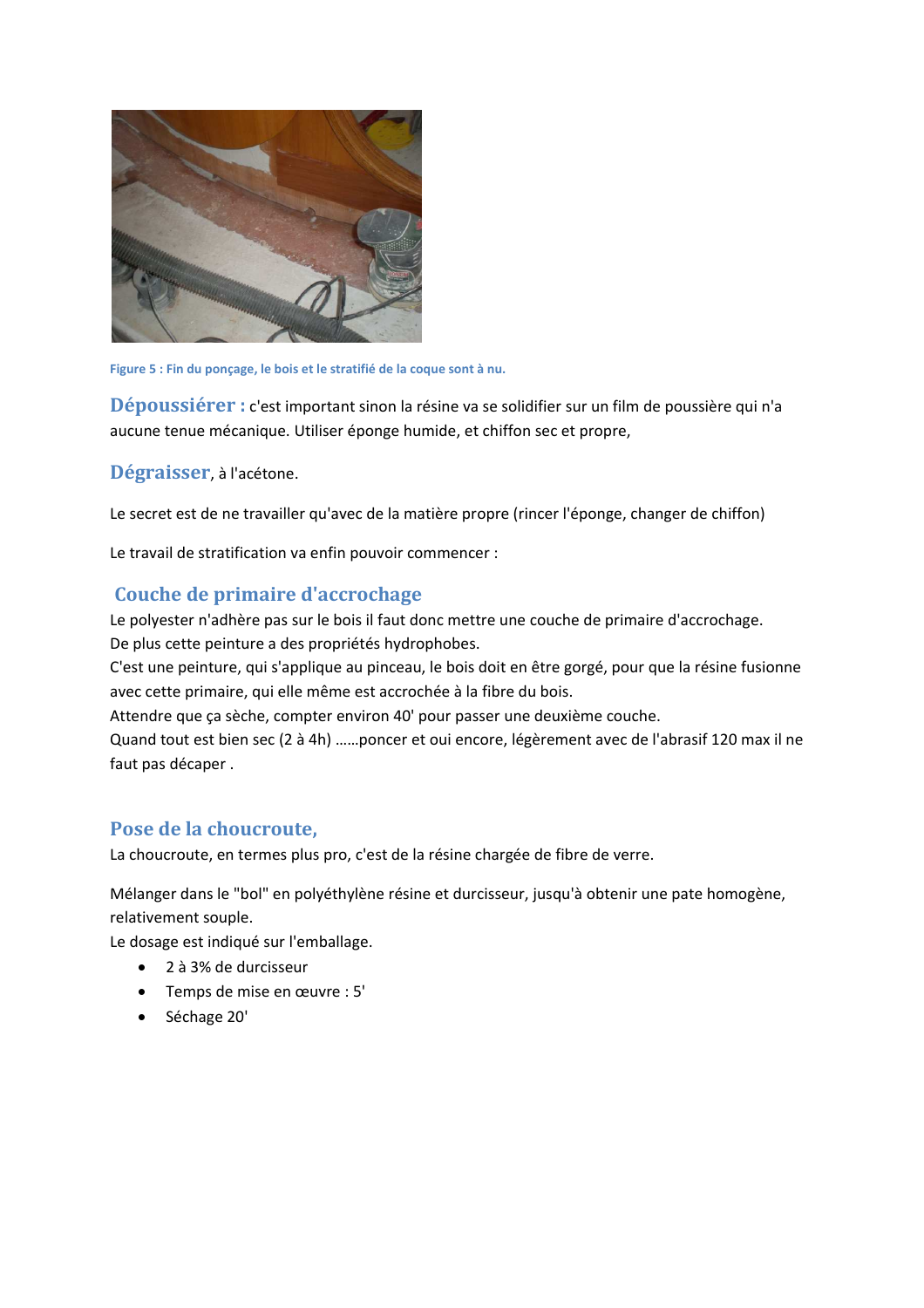

Figure 6 : poche de pâtissier pour repousser la choucroute, sous la cloison, sinon utiliser " un coffrage"

Si vous êtes 2 pas de soucis, un de chaque côté pour repousser la choucroute avec sa spatule (couteau de peintre)

time !) dépoussiérer,

# Préparation

# Préparer les tissus



Figure 7 : Préparer les tissus, pour pouvoir le positionner rapidement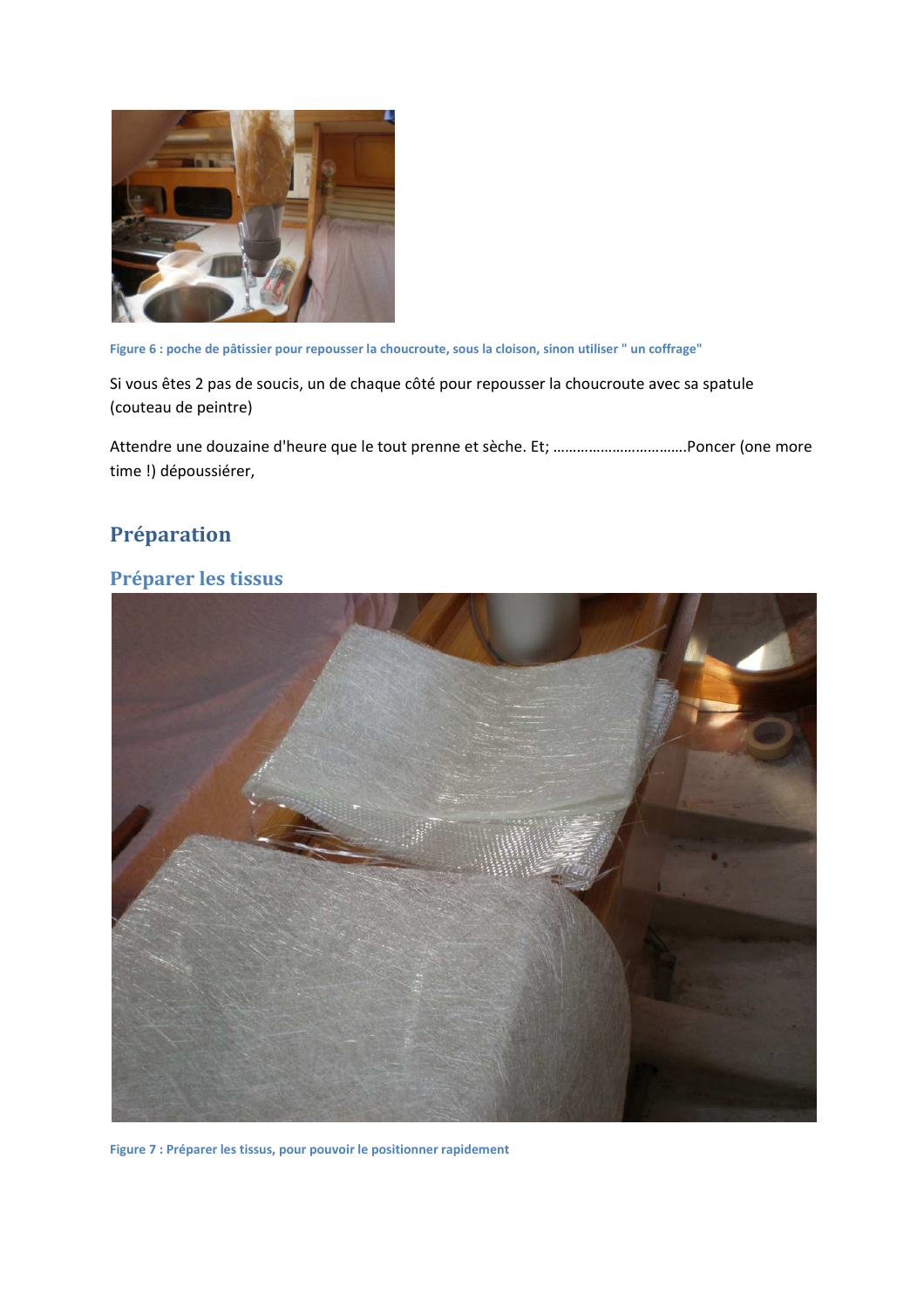Prévoir les tissus de façon à ce qu'il dépasse largement de la zone à consolider, de plus en plus large à chaque couche. Les excédents seront ensuite éliminés.

Pour les arrondis ou les pliures, découper un petit chanfrein, les bords seront superposés puis enduit de résine (Pour les plus anciens, faites comme quand vous deviez recouvrir vos livres à l'école)

Les angles seront marqués Les bouts seront arrondis



# Préparer la résine

Le dosage résine durcisseur est indiqué sur la boite (2 à 3%) pour cela j'ai utilisé un verre gradué de pâtisserie '(encore lui) et une pipette gradué en cc.

- $\bullet$  2 à 3% de durcisseur
- Temps de mise en œuvre : 20'

Consommation

- 3 X le poids du tissu au m<sup>2</sup>
- 1 X le poids du mat au m<sup>2</sup>

On est tous pressés, certes mais ne forcer pas sur le durcisseur au risque de faire surchauffer le mélange, à tel point qu'il y a des risques de feu. Non seulement ce ne sera pas plus solide mais cela vous laissera trop peu de temps pour positionner le tissu et l'imbiber. Vous avez environ 20 ' Dès que la résine se transforme en gel, elle n'est plus utilisable. Préférer le travail fractionné Après avoir enfilé les gants en latex, on prépare la résine en mélangeant les deux composants et en respectant les proportions indiquées par le fabricant de résine

On touille vigoureusement puis on laisse la résine « ébuller ». En effet des milliers de micro bulle d'air sont encore emprisonnées dans la résine qui apparaît opaque. Lentement, elles remontent vers la surface, en quelques minutes la résine devient transparente, la majorité des bulles d'air sont partie et la résine est prête à être utilisée.

# La stratification (enfin!)

## Principe.

Les solvants contenus dans la résine vont dissoudre la résine qui lie les fibres de verre entre elles, pour permettre aux fibres de pénétrer dans la couche de résine que vous venez d'appliquer, ensuite le solvant se dissipant, la résine va polymériser aux UV, emprisonnant les fibres.

# **Mode Opératoire**

L'outil le plus pratique à employer pour répandre la résine sur le tissu de verre est un pinceau large et souple utilisé comme un tamponnoir

Appliquer généreusement un couche de résine sur la coque et sur la cloison, ce n'est pas de la peinture il n'y a aucun intérêt à tirer ou lisser le produit, bien au contraire, positionner le tissu, imprégner généreusement le tissu au pinceau ou au rouleau,.

Il faut traquer les bulles soit avec le pinceau soit en utilisant le rouleau ébulleur.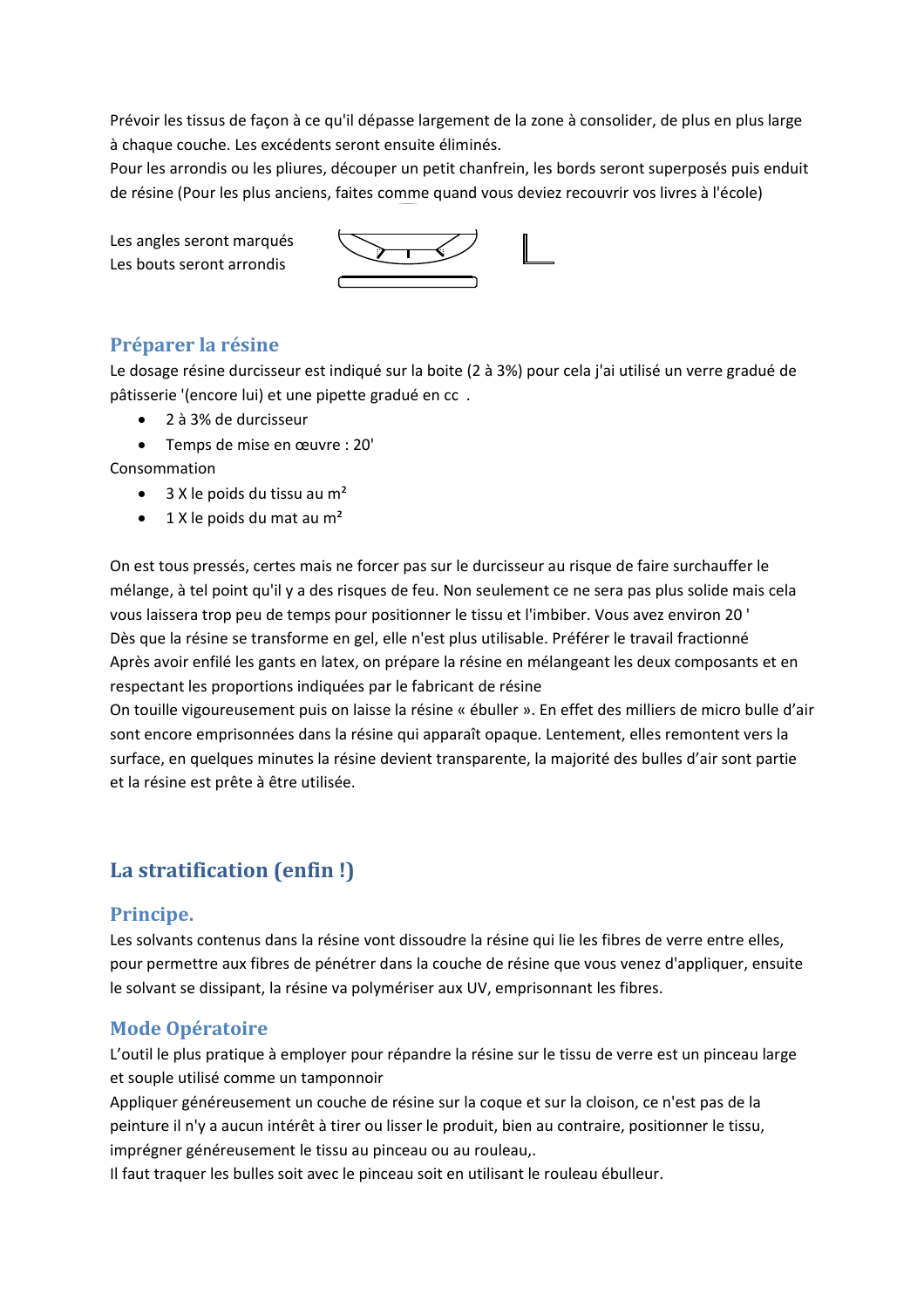Il faut impérativement chasser les bulles, tamponner au pinceau, et ou utiliser un rouleau débulleur.

Lorsque le tissu est bien imprégné il devient totalement transparent et, lorsque l'opération est terminée, on doit encore voir la trame du tissu légèrement en relief

Le tissu est devenu ; on voit la coque ou la fibre bois au travers du tissu.



Figure 8 la première couche de mat a été posée sur la choucroute qui assura maintenant la liaison cloison - coque

Pour les puristes, attendre entre chaque application le séchage, puis ..................poncer (c'est ce qui m'a rebuté) j'ai tout fait en une seule fois car il y avait peu de surface et seulement 3 couches



#### **Figure 9 La stratification est finie**

Attendre une douzaine d'heure, pour les finitions :

- Couper les excédents de fibre
- Et ...........poncer (same player shoots again)

Passer la couche de peinture, ici j'ai utilisé la primaire en première couche, pendant l'hivernage je mettrai une couche de peinture de fond de calle.



Figure 10 : Après la peinture Shah d'Oc est prêt à repartir